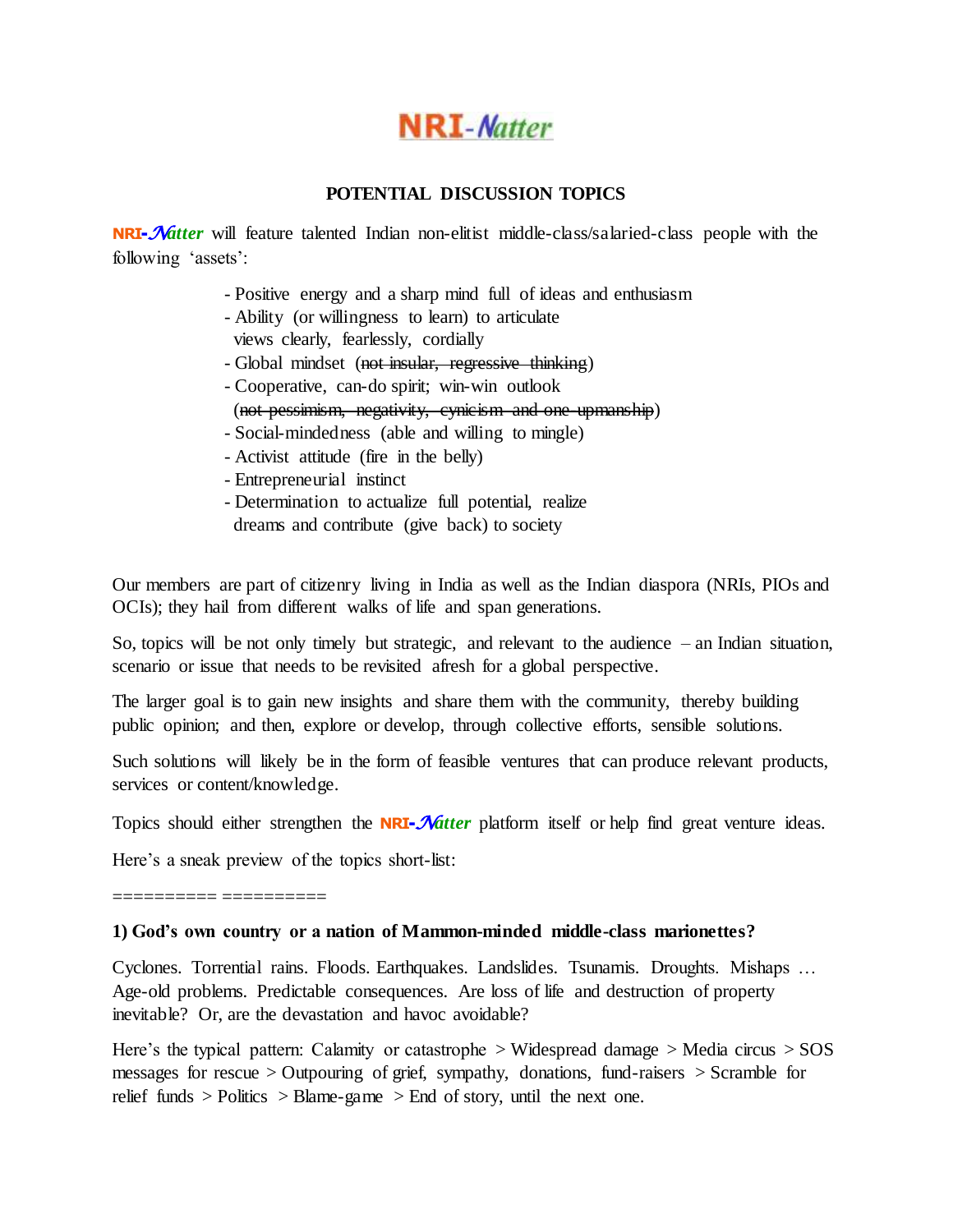In between, when crucial, life-saving lessons must be learned, deliberated and acted upon, life goes on, marked instead by ignorance, apathy, focus on short-term self-oriented considerations.

Some progress has been made in forecasting, disaster/crisis management, relief and rehabilitation. At the society/community level, however, very little conscious thought and effort go into long-term research, planning and preventive measures.

Can global Indians make a difference by doing two things? 1. Refuse to react in a knee-jerk, familiar manner to the next catastrophe. 2. Bring about focus on prevention and avoidable loss of life and property through public opinion, awareness and, maybe, direct role in related products, services, knowledge creation.

========== ==========

## **2) Can Gen X (1965-80s), Millennials (1980-2000) and Gen Z (2000 onward) cooperate and collaborate in this digital age?**

These Indian middle-class cohorts (groups/generations) with different mindsets, attitudes, values, aspirations, dreams and expectations are based across the planet. Can they understand each other and collaborate globally in the digital age, to make worthy contributions that can make the world a better place**?**

What can they learn from each other? How does each cohort view the other two cohorts? Are there better ways of relating to each other for productive interactions and concerted, coordinated action?

========== ==========

## **3) The Technology Juggernaut: Are the Indian middle class allowing themselves to be enslaved by technology without questioning the onslaught?**

Or, can we figure if there are better ways of making technology a good servant, rather than a bad master? Is technology creating a divide between the Gen X on one side and the Millennials and Gen Z on the other? Can these three cohorts cooperate and collaborate to come up with better ways of making technology serve the real needs/priorities of the society?

============ ==========

# **4) Are the Indian middle class unaware that for all of our society's problems and ills, the solution, perhaps the panacea, lies right in their palm, in the form of unexploited scope for entrepreneurship?**

We believe the full solution to current problems is *not* in the reform of politicians, governments, bureaucracy, or wayward youth. Could it be that part of the solution also lies in the reform of the world of business, to reorient it to the real needs and priorities of the society, and make it sustainable and more environmentally friendly?